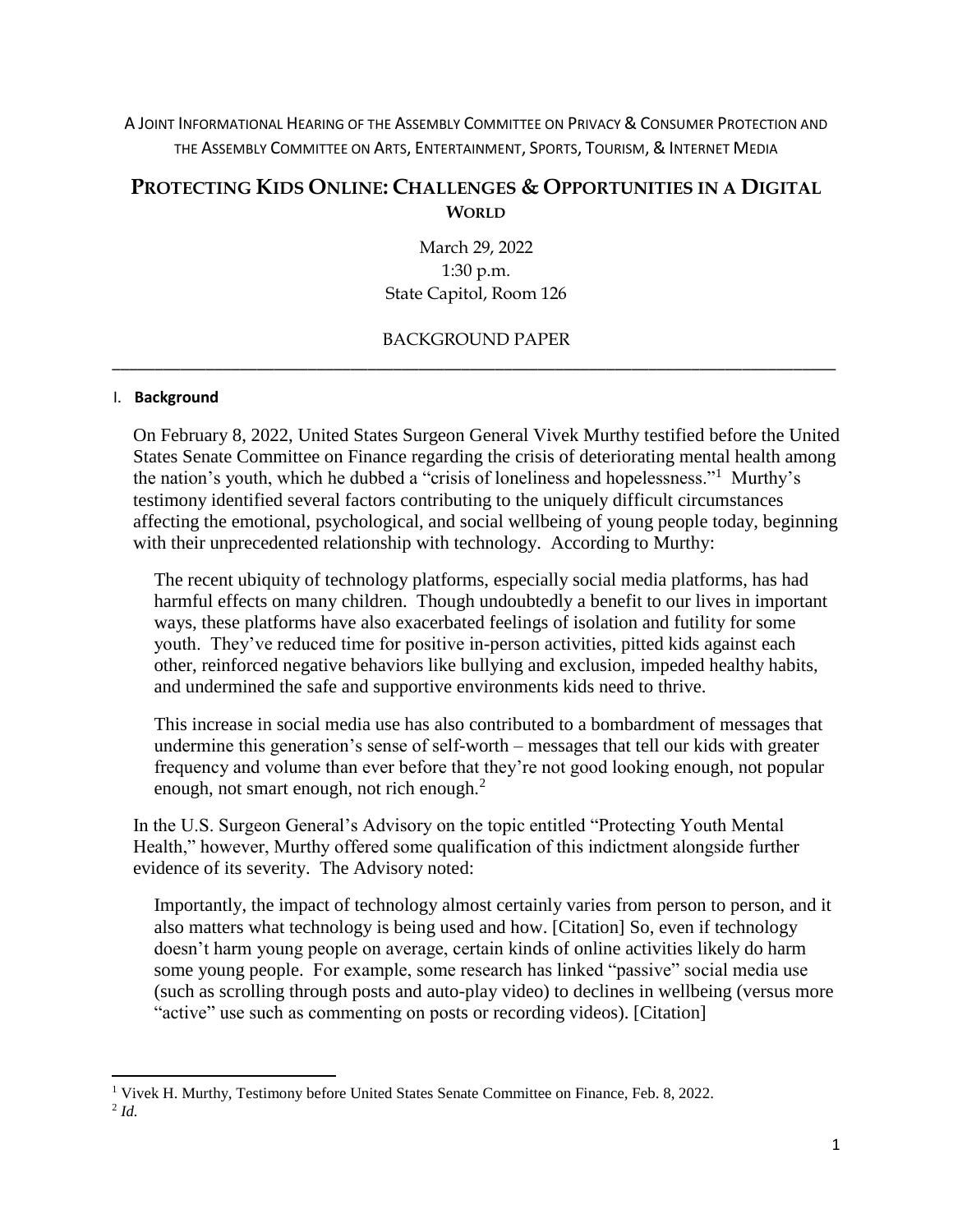There can also be benefits to certain online activities such as connecting meaningfully with friends and family, learning a new skill, or accessing health care, and these also vary from person to person. [Citation] For example, LGBTQ+ young people may be more vulnerable than other young people to cyberbullying but also more likely to consider social media important for feeling less alone, expressing themselves, finding inspiration, and getting support. [Citations]<sup>3</sup>

Together, these statements highlight the complexity of resolving issues related to the online harms facing today's youth. The breadth of content online is vast and diverse, and the circumstances and conditions of internet use can vary substantially between children, leading to both positive and negative outcomes. The internet has undeniable utility for young people to explore new ideas and interests, develop practical skills, and stay connected with family and friends. At the same time, online media have the potential to amplify harms associated with traditional media, and to present novel threats to the wellbeing of children. The majority of adolescents consider social media to contribute positively to their lives,<sup>4</sup> but a growing body of academic literature documents profound socio-emotional and health-related harms associated with increased internet use.

While these issues predate the COVID-19 pandemic, public health measures taken to combat the virus have exacerbated many of these harms. In addition to the toll imposed on youth mental health as a result of prolonged stress and social isolation, the COVID-19 pandemic dramatically increased screen time for children. Most, if not all, academic and social activities moved online, and screen time unrelated to school more than doubled for American teenagers, from 3.8 to 7.7 hours per day.<sup>5</sup> 72% of parents of children in grades K-12 said their kids are spending more time on screens compared to pre-pandemic, and nearly 40% of those parents said their rules moderating their children's screen time have become less strict.<sup>6</sup> In a 2020 survey, 81% of 14-22 year olds indicated "daily" or "almost constant" use of social media.<sup>7</sup>

Internet use has become a ubiquitous and essential endeavor for children and adults alike – 90% of U.S. adults say the internet has been *essential* or *important* for them personally during the pandemic<sup>8</sup> – but the implications of the internet's growing role in society are most pronounced for children. As a 2021 UNICEF/Gallup report surveying young people from around the globe to explore "what it means to be a child in the  $21<sup>st</sup>$  century" points out:

 $\overline{\phantom{a}}$ 

<sup>3</sup> Vivek H. Murthy, "Protecting Youth Mental Health: The U.S. Surgeon General's Advisory," U.S. Dept. of Health & Human Services, 2021, p. 25.

<sup>4</sup> Anderson M & Jingjing Jiang, "Teens and their experiences on social media," *Pew Research Center*, Nov. 28, 2018, [https://www.pewresearch.org/internet/2018/11/28/teens-and-their-experiences-on-social-media/.](https://www.pewresearch.org/internet/2018/11/28/teens-and-their-experiences-on-social-media/)

<sup>5</sup> Nagata JM, et al., "Screen Time Use Among US Adolescents During the COVID-19 Pandemic: Findings From the Adolescent Brain Cognitive Development (ABCD) Study," *JAMA Pediatr.* 2022;176(1):94-96, doi:10.1001/jamapediatrics.2021.4334, Nov. 1, 2021.

<sup>6</sup> McClain C, et al., "The Internet and the Pandemic," *Pew Research Center*, Sep. 1, 2021, [https://www.pewresearch.org/internet/2021/09/01/the-internet-and-the-pandemic/.](https://www.pewresearch.org/internet/2021/09/01/the-internet-and-the-pandemic/)

 $\overline{7}$  Rideout V, et al., "Coping with COVID-19: How young people use digital media to manage their mental health," *Common Sense and Hopelab*, https:// www.commonsensemedia.org/sites/default/files/uploads/ research/2021 coping-with-covid19-full-report.pdf.

<sup>8</sup> *Supra,* fn. 5.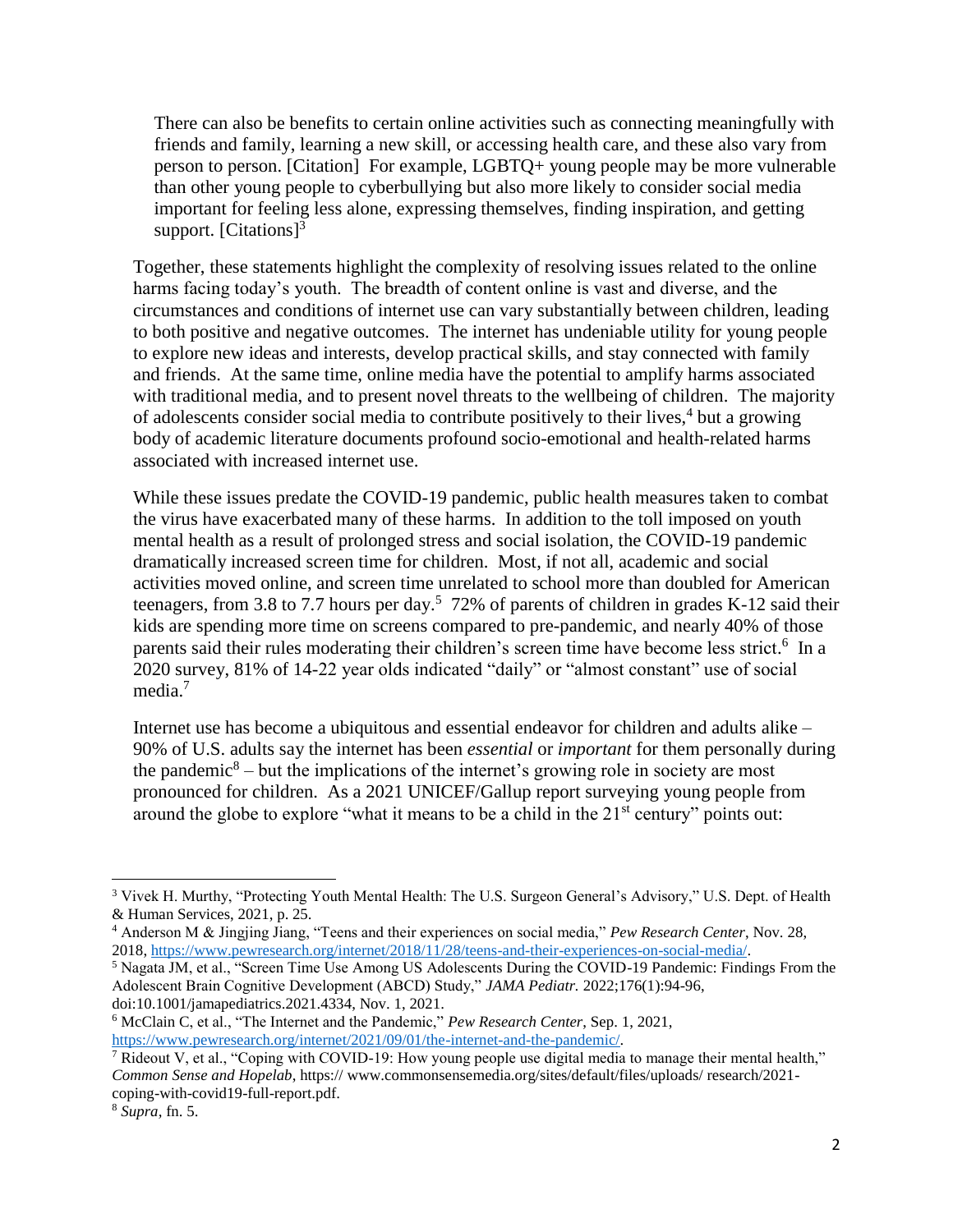More than any other issue the survey covers, the deepest divide between young and old relates to digital technology. A generational gap exists not only in the use of digital technologies, but also in perspectives about its benefits for, and risks to, children.

In terms of usage, the generational gap is yawning, and young people are far more likely than those over 40 years old to be online every day. Across 21 countries surveyed, a median of 77 per cent of young people say they use the internet daily versus just 52 per cent of older people. […] In every country, young people are at least 10 percentage points more likely than older people to use online sources for information, and in most countries, the difference is 30 percentage points or more.<sup>9</sup>

Extensive surveys of youth across the globe also highlight significant differences in perception of internet media between younger and older users, including disparate relative evaluation of the respective risks and benefits. A 2017 collaboration between Western Sydney University, UNICEF, and RErights systematically solicited the perspectives of young people worldwide on the role of online media in their lives. According to that study, global youth are "overwhelmingly positive about the possibilities [digital technology] affords them."<sup>10</sup> The youth surveyed also reported a range of concerns regarding their engagement with digital technologies. These included fear of interacting with strangers, accessing inappropriate content, or being exposed to malware or viruses, reliability of access to technology, parental intrusion into their "private" lives online, and insufficiency of their digital literacy skills. The study indicated that "overall, participants report being most concerned – and careful – about their online privacy," but believe that their parents are primarily worried about "the bad influence the internet might have on [them]; including the possibility that they would develop inappropriate contacts and friendship networks, potentially corrupting them. $^{11}$ 

It is important to note that young people are not a monolith, and even among youth, engagement with, attitudes toward, and impacts of online media can and do vary. Though it seems self-evident that the ways very young children engage with online media, and the consequences of that engagement, differ from online activity by adolescents, most efforts to combat potential harms do not distinguish among these groups. Often, the voices of young people are left out of the discourse surrounding these issues entirely, despite the fact that the dialogue centers on how best to cater to their development and wellbeing. A 2021 Family Online Safety Institute research report focusing on the relationship of Generation Z with online media highlighted the self-aware and nuanced perspectives youth, especially teens and young adults, have concerning their place in the digital world:

[T]here isn't a simple answer about how Generation Z relates to the digital world. They are simultaneously enthusiastic yet trepidatious, seeing both value and risk in spending time online. They understand that this technology plays a crucial role in their lives, and therefore they may need to live with some risk to their online safety to reap the rewards.

l

<sup>&</sup>lt;sup>9</sup> "The Changing Childhood Project: A multigenerational, international survey on 21<sup>st</sup> century childhood," *UNICEF*, *Gallup*, 2021, p. 8.

<sup>10</sup> Third A, et al., "Young and Online: Children's perspectives on life in the digital age," *Western Sydney University, UNICEF, RErights,* Dec. 2017, p. 39.

<sup>11</sup> *Id.* at pp. 64-65, 67-68.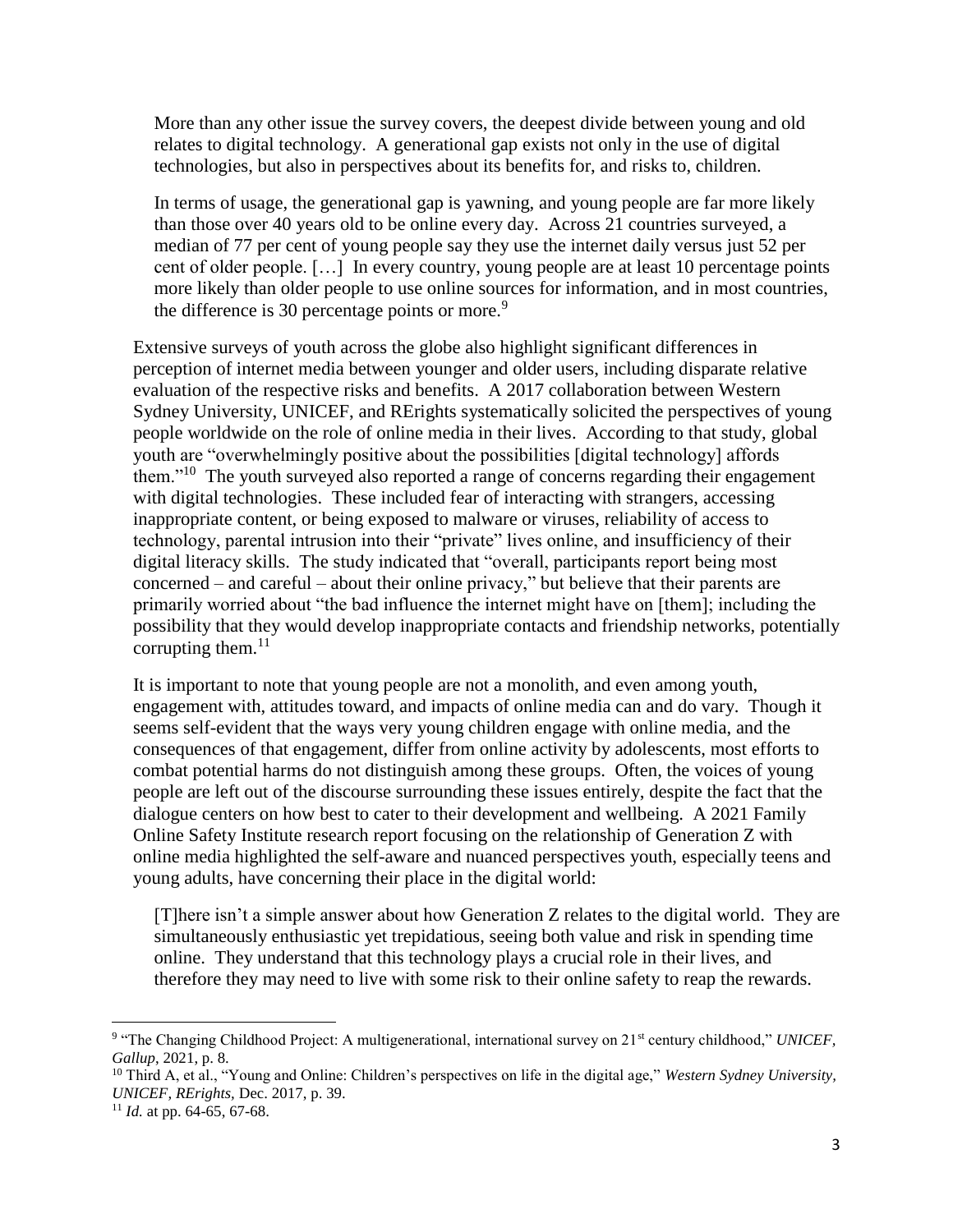Growing up with technology (and its role as a necessity) makes them willing (or maybe just resigned) to accept the good with the bad. Gen Z'ers admit to being almost too hooked on technology, and yet their usage still seems to be trending upward.

For Gen Z as a whole, the key purposes of technology and social media center on entertainment, connection, and communication. Within that, there is a lot of variation in behavior and attitudes, which differs dramatically by age, between what teens (ages 13-17) and young adults (ages 18-24) are feeling and doing. Both age groups find social media informative and influential, but teens seem to enjoy it far more, and report feeling happier and more confident while using it. Young adults lean more toward cynicism and criticism, expressing greater social and emotional reservations or negative feelings.<sup>12</sup>

These differences in perspective apply across the spectrum of youth from infancy to young adulthood (with adult perspectives diverging further still), across demographic and socioeconomic categories, and across the spectrum of neurodivergency. Accordingly, when contemplating potential approaches to resolving documented harms facing children online, these varying relationships with technology must be considered.

This hearing seeks to showcase diverse perspectives and approaches regarding the relationship between children and the online world, including those of practitioners and experts who work closely with the youth most affected by the ever-changing digital landscape, and those of advocates and academics dedicated to understanding and improving the complex machinations of the online ecosystem.

## II. **Challenges of an Increasingly Digital Childhood**

l

The internet in general, and social media in particular, have provided notable benefits for the edification of children. If properly used, digital media can provide venues for identity exploration, peer engagement, and immersive learning experiences, and can improve selfesteem and increase understanding and empathy with respect to otherwise unfamiliar or marginalized cultures and lifestyles. Unfortunately, these benefits emerge alongside welldocumented harms to the psychosocial wellbeing of children resulting from certain online products and practices.

The nature and severity of, and indifference to, these harms has been elevated in the public discourse surrounding social media and other online products in part as a result of documents and testimony provided by Frances Haugen, a former lead product manager for Facebook's division on civic integrity who disclosed a trove of internal documents from the company to the U.S. Securities and Exchange Commission.<sup>13</sup> Haugen's documents and testimony portray the extent of Facebook's knowledge as to its effects on the mental health of children, as well as the company's efforts to recruit children to their platforms nonetheless. According to the documents disclosed by Haugen, internal studies at Facebook have allegedly confirmed anecdotal accounts that its amplification algorithms, e.g. engagement-based rankings on

[https://www.washingtonpost.com/technology/2021/10/25/facebook-papers-live-updates/.](https://www.washingtonpost.com/technology/2021/10/25/facebook-papers-live-updates/)

<sup>12</sup> "Managing the Narrative: Young People's Use of Online Safety Tools," *Family Online Safety Institute*, 2021 Research Report.

<sup>13</sup> *See*, e.g., Morris M, Dwoskin E, & Shaban H, "Whistleblower testimony and Facebook Papers trigger lawmaker calls for regulation," *Washington Post*, Oct. 25, 2021,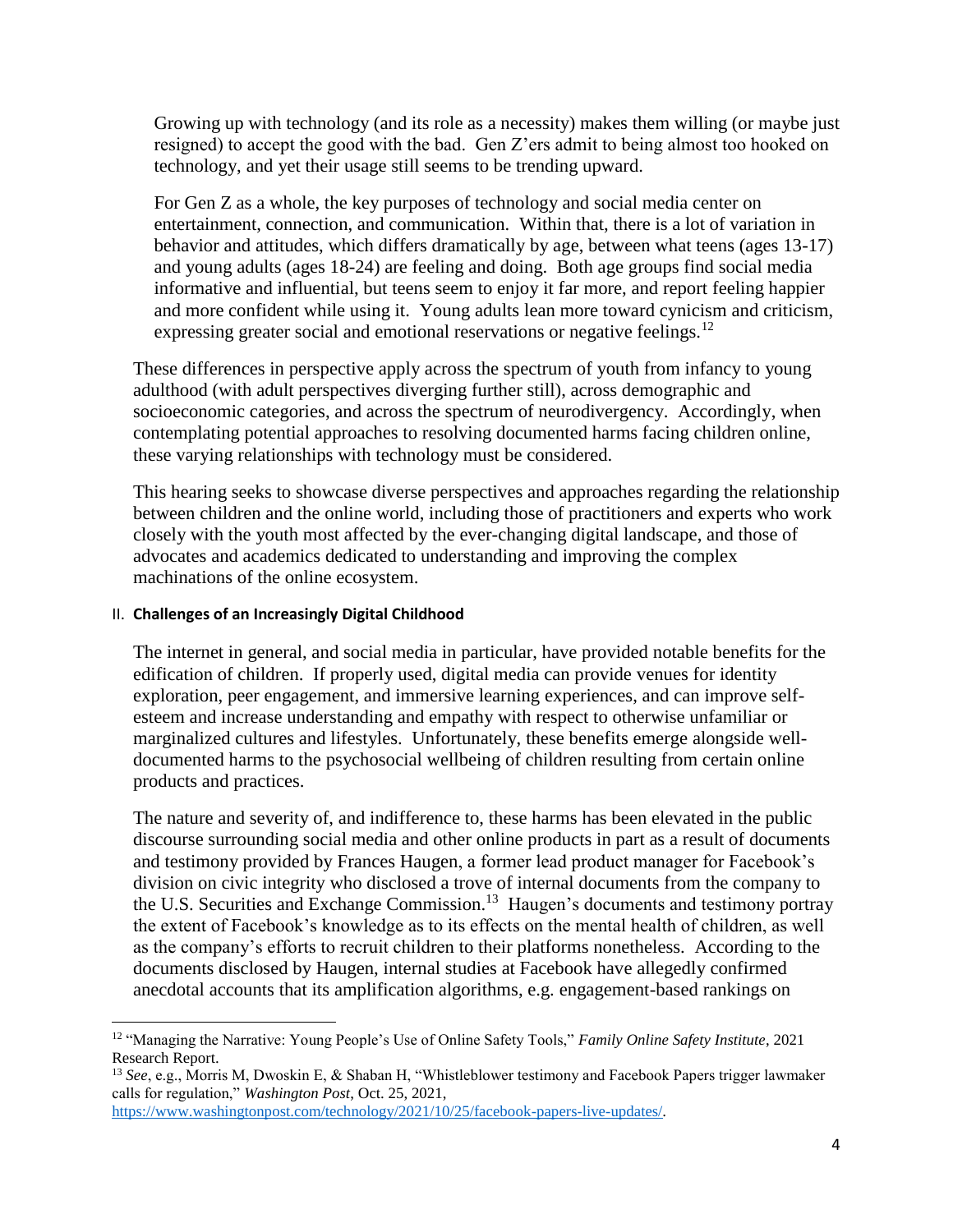Instagram, "can lead children from very innocuous topics like health recipes […] to anorexia promoting content over a very short period of time. […] So Facebook know that they are leading young users to anorexia content."<sup>14</sup>

Reports compiled within the company also detail the severe harm to body image visited upon teens and young adults, especially women, as a result of social comparison on these platforms.<sup>15</sup> Young, impressionable users are particularly susceptible to the long-term mental and physical health impacts of this type of troublesome content. Additionally, the documents included a study exploring problematic use of Facebook's platforms, and found that rates of problematic use by age peak with 14 year olds, likely due to underdeveloped self-regulatory capacity. Haugen testified:

Facebook has studied a pattern that they call problematic use, what we might more commonly call addiction. It has a very high bar for what it believes it is. It says you selfidentify that you don't have control over your usage and that it is materially harming your health, your schoolwork, or your physical health. Five to 6% of 14 year olds have the selfawareness to admit both those questions. It is likely that far more than 5-6% of 14 year olds are addicted to Instagram.<sup>16</sup>

The submitted documents also included internal reports from Facebook indicating that Instagram makes "body image issues worse for one in three teen girls," and that "13% of British users and 6% of American users trace their desire to kill themselves to Instagram." According to Haugen, these negative effects are exacerbated by the inability of most parents to understand and address these unfamiliar problems, and the ensuing isolation that children experience as a result.<sup>17</sup>

These revelations underscored the culpability of some social media companies in propagating features detrimental to the wellbeing of youth, and several independent studies corroborate that certain patterns of internet use can be harmful to the mental and physical wellbeing of children. Such problematic patterns of use are often encouraged by intentional design choices that maximize engagement with profit-motivated online services.

Studies identifying associations between the use of online media and symptoms of anxiety and depression postulate various possible mechanisms through which these untoward effects may occur. Negative social comparison can result in negative self-evaluation or anxiety about evaluation by others, especially when comparing one's own lived experience to the cultivated image presented by others.<sup>18</sup> These comparisons are arguably exacerbated by the pervasiveness of advertising that presents certain physical ideals. Adolescents may also use online media as a distraction from emerging anxiety or other distress, resulting in

 $\overline{\phantom{a}}$ <sup>14</sup> Frances Haugen, Testimony before United States Senate Committee on Commerce, Science and Transportation: Subcommittee on Consumer Protection, Product Safety, and Data Security, Oct. 4, 2021.

<sup>&</sup>lt;sup>15</sup> Wells G, Horwitz J, & Seetharaman D, "The Facebook Files: Facebook Knows Instagram Is Toxic for Teen Girls, Company Documents Show," *Wall Street Journal*, Sept. 14, 2021, [https://www.wsj.com/articles/facebook-knows](https://www.wsj.com/articles/facebook-knows-instagram-is-toxic-for-teen-girls-company-documents-show-11631620739)[instagram-is-toxic-for-teen-girls-company-documents-show-11631620739.](https://www.wsj.com/articles/facebook-knows-instagram-is-toxic-for-teen-girls-company-documents-show-11631620739)

<sup>16</sup> *Supra,* fn. 14.

 $^{17}$  *Id.* 

<sup>18</sup> Hoge E, Bickham D, & Cantor J, "Digital Media, Anxiety, and Depression in Children," *Pediatrics*, Vol. 140, No. s2, Nov. 2017, doi: [https://doi.org/10.1542/peds.2016-1758G,](https://doi.org/10.1542/peds.2016-1758G) p. S77.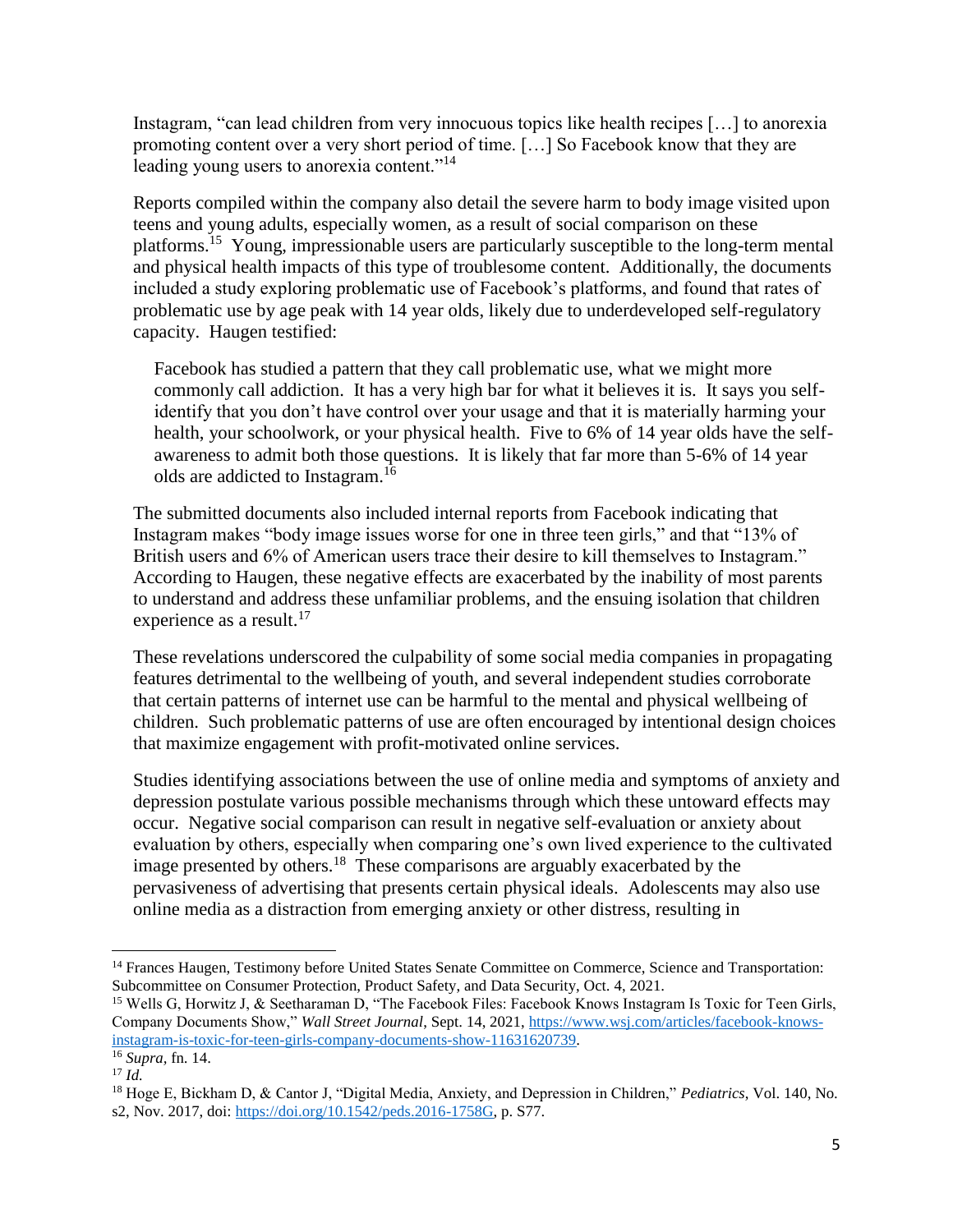reinforcement of internet-assisted avoidance of emotional experiences.<sup>19</sup> Emotional regulation, i.e. the ability to withstand and cope with strong emotions by experiencing them and regulating them internally, is a skill typically developed during childhood and adolescence. The use of internet escapism as a coping mechanism can be a short-term substitute for the development of healthy emotional regulation skills, stifling the maturation of those skills and leading to more severe symptoms of anxiety and depression in the future. As a 2017 publication in the academic journal *Pediatrics* describes:

Research has shown that individuals with Internet overuse or addiction report using it to avoid negative emotions, such as anxiety and depression. [Citations] Although no studies showing causal relationships yet exist, problematic Internet use is associated with having greater difficulties in emotion regulation, [citation] and depression symptoms predict an increase in the use of the Internet for mood regulation, which "seems to act as a dysfunctional regulator of emotional distress." [Citation]<sup>20</sup>

Internet escapism as an avoidance behavior can also worsen symptoms of social anxiety disorder, a condition that substantially increases the risk for substance abuse and suicide. For those vulnerable to social anxiety disorder, the opportunity to "substitute digital media for interpersonal communication to avoid feared situations may become cyclically reinforced over time, making the person even more avoidant and worsening the symptoms and severity of social anxiety disorder."<sup>21</sup>

While past research has demonstrated similar effects on wellbeing related to exposure to traditional media, the salience and pervasiveness of online media, coupled with the positive feedback loops created by algorithmic prioritization based on personal information, amplify these effects. A 2020 policy statement published by the American Academy of Pediatrics explains:

[M]ost research on children's understanding of advertising involves television and print ads only, but newer forms of advertising found in mobile and interactive media and smart technologies, often powered by personal data, are more difficult to identify. They do not necessarily occur in a predictable manner and are often integrated into the content. [Citation] Advertising may also be linked to rewards or be embedded in trusted social networks or personalized digital platforms, which may undermine children's abilities to identify or critically think about advertising messages. Regulations on television advertising [citation] have not yet been updated for the modern digital environment. […]

The nature of media used by children and teenagers has changed dramatically in the past decade, and children now spend more time on the Internet, social media, user-created content, video games, mobile applications (apps), virtual or augmented reality, virtual assistants, and Internet-connected toys. The Internet allows advertisers to contact, track, and influence users, as guided by behavioral data collection; a user's digital trail of location, activities, in-app behavior, likes, and dislikes contributes to a digital profile

 $\overline{\phantom{a}}$ 

<sup>19</sup> *Ibid.*

<sup>20</sup> *Ibid.*

<sup>21</sup> *Id.* at p. S78.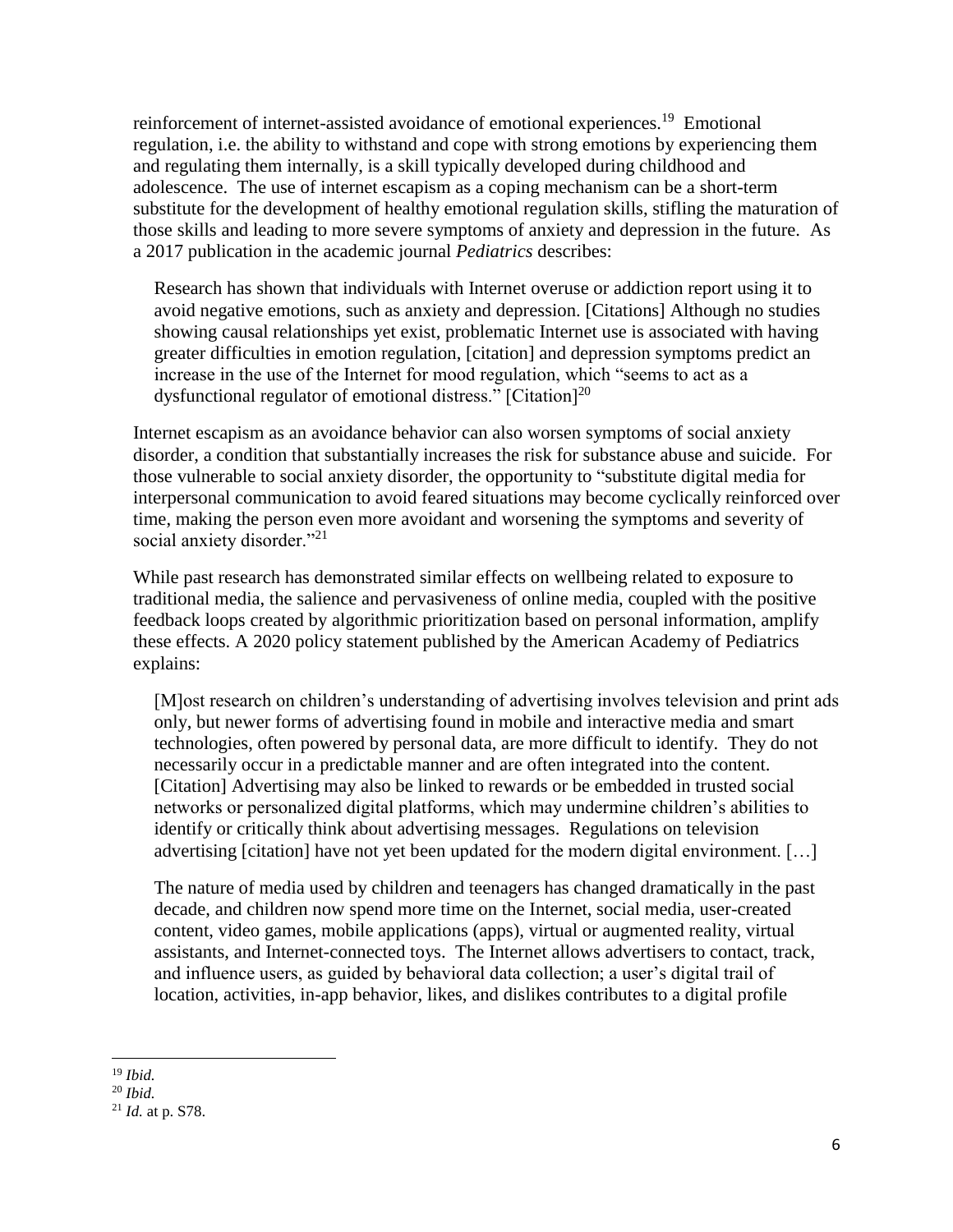shared among many companies that can be used to make advertising messages more effective.<sup>22</sup>

Studies discussed in the aforementioned policy statement indicate that children are particularly susceptible to this type of advertising. Children under the age of 12 on average exhibit a diminished capacity to understand and identify the persuasive intent of advertisements,  $^{23}$  and identifying persuasive intent is further complicated by the blurring of lines between personal and commercial content by modern social media. With the emergence of so-called "influencers," user-generated content often involves commercial and marketing messages. Unboxing and toy-play videos and influencer reviews of products common on video-streaming services are often commercially sponsored, but are far more difficult than traditional advertising to identify as commercial content. Much of this child-directed influencer marketing, which is not generally disclosed as advertising, would not be allowed on children's television under existing law precisely because it is harder for children to identify and resist – "host selling," or the use of stars of television programs in commercials airing during that program, is prohibited under federal law.<sup>24</sup>

Data collection for targeting advertisements is ubiquitous, and school-aged children up to teenagers do not fully comprehend the complex ways in which digital data are collected, analyzed, and used for commercial purposes. The policy statement elaborates on this complexity, and the particular susceptibility of youth to exploitation of their personal information for commercial use:

Data collection for commercial purposes includes use of cookies in a user's browser, which record and follow Web page history; the collection of posts, likes, purchases, and viewing history by apps such as Facebook and Instagram or search engines such as Google [citation]; and collection of data via apps granted permission to track device data, such as location or contacts. Software mines such data from user accounts, devices, and virtual assistants and often shares data with third-party companies to develop a profile of the user, which informs the delivery of targeted ads. [Citation] [...] User data can be aggregated and stored, sold to third parties, and used to infer personal characteristics, such as sexual orientation or health problems.[Citation] […]

[S]tudies suggest that teenagers have a more interpersonal, and less technical, conceptualization of privacy, so they may not be as aware of the ramifications of sharing data with governments or corporations compared with sharing private information with friends or parents. Young children are more trusting of privacy-invasive technologies, such as location trackers, [citation] likely because of their convenience.<sup>25</sup>

Targeted content can also prey on the particular interests, insecurities, and vulnerabilities of young users to either increase the effectiveness of advertisements, or to increase engagement with the medium in order to maximize exposure to advertisements. Engagement-centered profit incentives resulting from ad-based business models tend to encourage amplification of

l

<sup>22</sup> Redesky J, et al., "Digital Advertising to Children," AAP Council on Communication and Media, *Pediatrics*, Vol. 146, No. 1, July 2020, doi: [https://doi.org/10.1542/peds.2020-1681,](https://doi.org/10.1542/peds.2020-1681) p. 2.

<sup>23</sup> *Ibid.*

<sup>24</sup> *Ibid.*

<sup>25</sup> *Id.* at p. 3.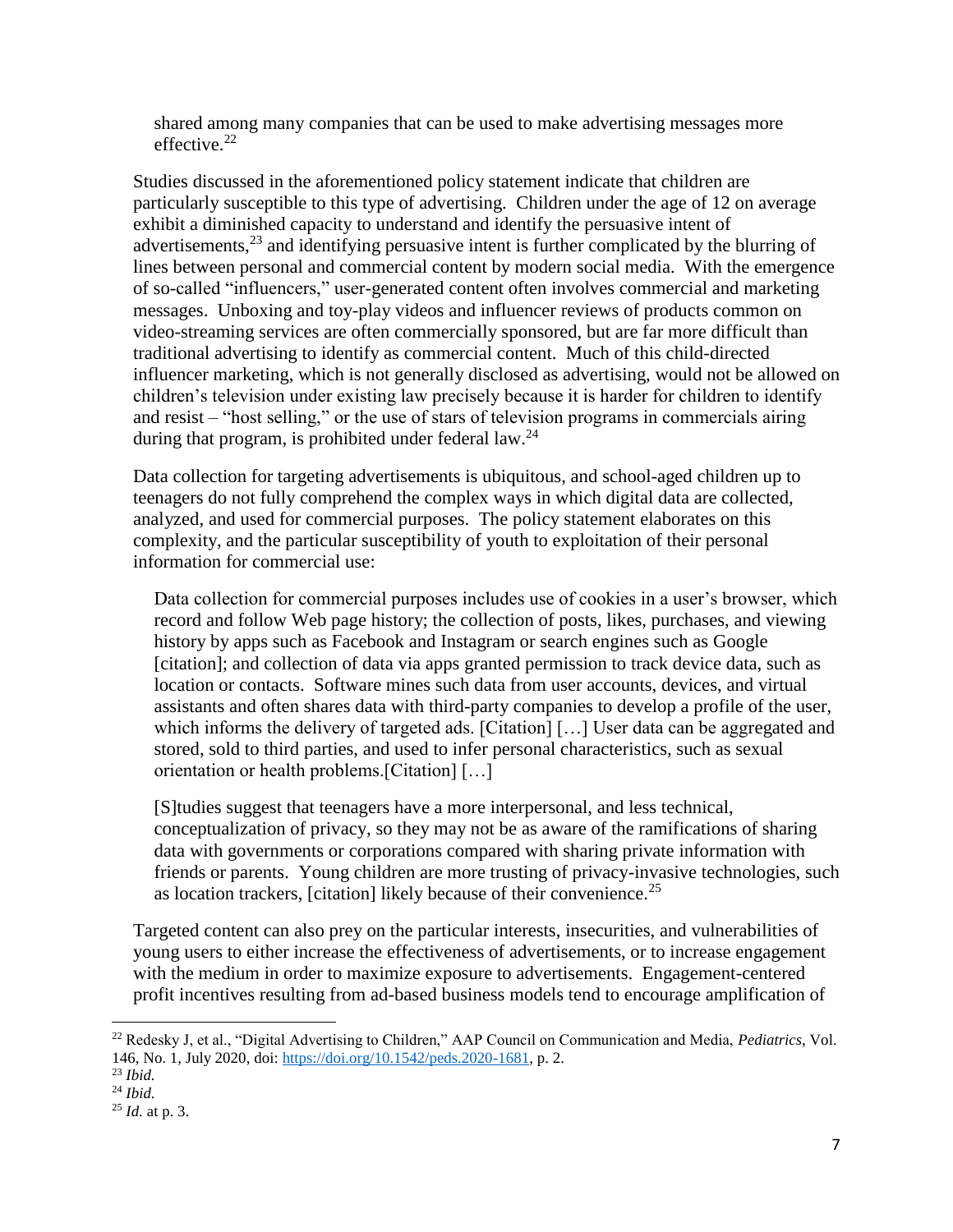extreme and emotionally charged content, including the toxic content most harmful to the psychosocial wellbeing of users. With respect to Facebook, Haugen's testimony and accompanying documents revealed that beginning in 2017, Facebook's algorithm gave emoji reactions such as "angry" five times the weight of "likes" in prioritizing content in users' feeds, and Facebook's data scientists confirmed that "angry," "wow," and "haha" emoji reactions occurred more frequently on toxic content and misinformation.<sup>26</sup> As the aforementioned policy statement explains, "previous online behaviors shape what is delivered to users via news, notifications, and social media feeds, creating a filter bubble in which all input, unbeknownst to users, is tailored to their interests and creates false norms that can undermine healthy behavior."<sup>27</sup>

Though the harms of digital technology are substantial, they are not insurmountable, and are particular to certain types of content, patterns of internet use, and design features. Adequately addressing online media that are problematic to the wellbeing of young people could accordingly allow children to utilize the considerable advantages online media provide over traditional media without endangering their mental and physical health.

#### III. **Laws Pertaining to Children Online**

 $\overline{a}$ 

Over the past several decades, the United States has taken several steps to mitigate the potential harms of traditional media, especially as they affect children. For instance, the broadcast of children's television programming stations in the United States is regulated by the Federal Communications Commission (FCC), under regulations colloquially referred to as the Children's Television Act. Since 1997, television stations have been required to broadcast at least three hours per week of programs that are specifically designed to meet the educational and informative needs of children aged 16 and younger. There are also regulations on advertising in broadcast and cable television programming targeting children 12 and younger, including limits on ad time, and prohibitions on advertising of products related to the program currently airing.

As the internet has become more accessible and attractive to children, the government has similarly created laws and regulations to protect children online. Nonetheless, the legal framework protecting kids online is still in its infancy and has struggled to keep pace with advances in technology and marketing. Enacted in 1998, the federal Child's Online Privacy Protection Act of 1998 (COPPA), requires the Federal Trade Commission (FTC) to issue and enforce a rule (the Rule) concerning children's online privacy. The FTC notes that:

The primary goal of COPPA and the Rule is to place parents in control over what information is collected from their young children online. The Rule was designed to protect children under age 13 while accounting for the dynamic nature of the internet. The Rule applies to operators of commercial websites and online services directed to children under 13 that collect, use, or disclose personal information from children, and operators of

[https://www.washingtonpost.com/technology/2021/10/26/facebook-angry-emoji-algorithm/.](https://www.washingtonpost.com/technology/2021/10/26/facebook-angry-emoji-algorithm/) <sup>27</sup> *Supra*, fn. 25.

<sup>&</sup>lt;sup>26</sup> Merrill JB & Oremus W, "Five points for anger, one for a 'like': How Facebook's formula fostered rage and misinformation," *Washington Post*, Oct. 26, 2021,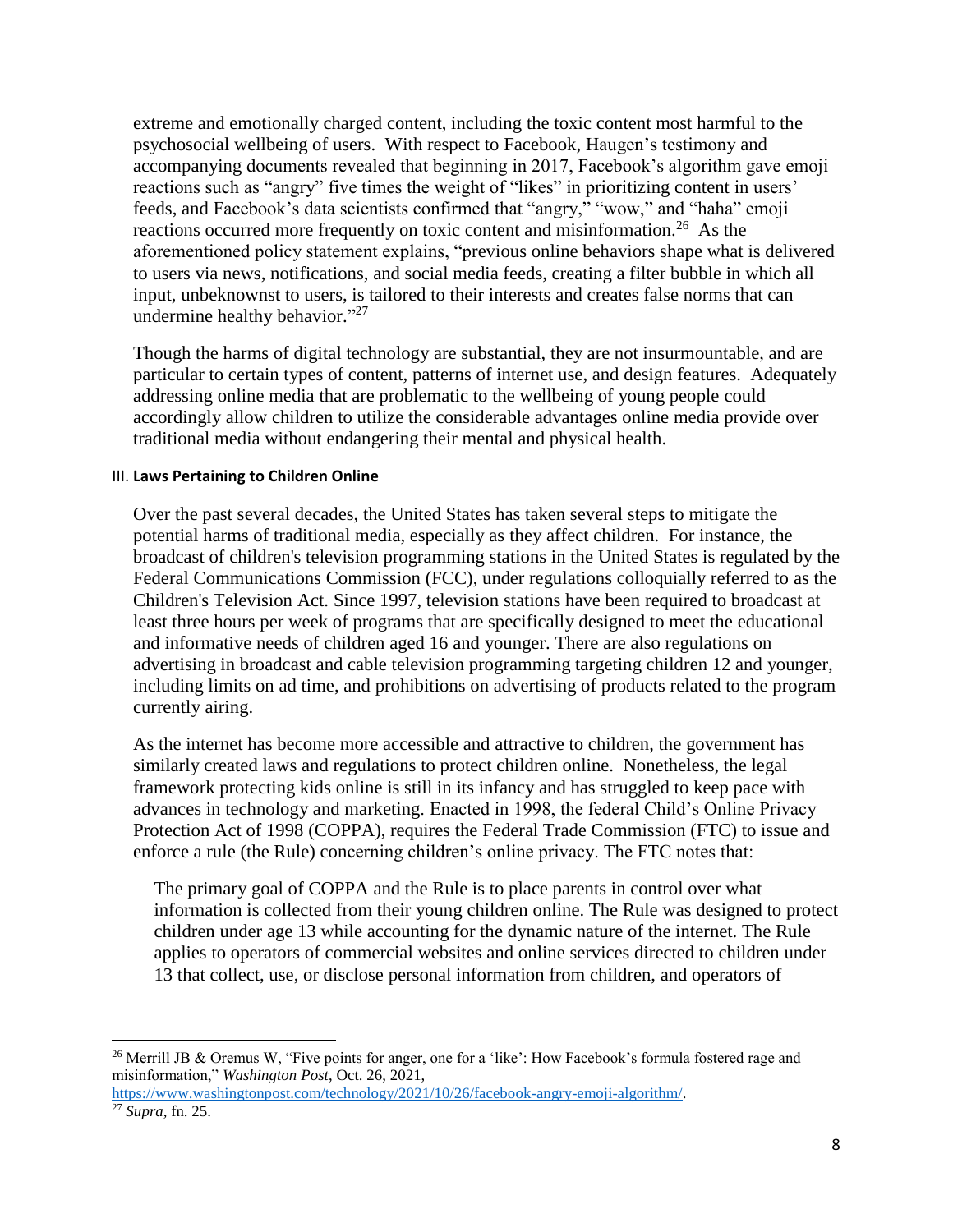general audience websites or online services with actual knowledge that they are collecting, using, or disclosing personal information from children under 13.<sup>28</sup>

Provisions of the Rule include requirements that the operator of a website or online service directed to children do all of the following: provide notice of what information it collects from children, how it uses such information, and its disclosure practices; obtain verifiable parental consent prior to any collection, use, or disclosure of personal information from children; provide a reasonable means for a parent to review the personal information collected from a child and refuse to permit its further use or maintenance; not condition a child's participation in a game, the offering of a prize, or another activity on the child disclosing more personal information than is reasonably necessary to participate in such activity; and establish and maintain reasonable procedures to protect the confidentiality, security, and integrity of personal information collected from children. (15 U.S.C. Sec. 6502.)

In an effort to further protect minors online, California subsequently passed SB 568 (Steinberg, Ch. 336, Stats. 2013), known as Privacy Rights for California Minors in the Digital World, which prohibits the operator of an internet website or other online service from marketing or advertising a product or service to a minor, or compiling personal information to market those products or services, if the minor cannot legally purchase the product or participate in the service in California. This prohibition only applies to an operator that has actual knowledge that a minor is using its online service or whose site service is directed to minors. That bill also permits a minor to remove content or information posted to a website or service, as specified. (Bus. & Prof. Code Secs. 22580 and 22581.)

In subsequent years, California passed several additional laws intended to protect children from invasions of privacy and predatory advertising. The Student Online Personal Information Protection Act (SOPIPA; Steinberg, Ch. 839, Stats. 2014) prohibits an operator of a website, online service, online application, or mobile application that is used primarily for K-12 school purposes *and* was designed and marketed for K-12 school purposes from knowingly engaging in various activities concerning the targeting of advertising to K-12 students. These include: engaging in targeting advertising on the operator's site or service, or targeting advertising on another site or service when the targeting is based on information that the operator has acquired because of the use of the operator's site or service; using information created or gathered by the operator's site or service to amass a profile about a K-12 student except in furtherance of K-12 school purposes; selling a student's information; or disclosing certain information about a student except under specified circumstances. SOPIPA also requires such an operator to implement and maintain reasonable security procedures and practices appropriate to the nature of the information, to protect the information from unauthorized access, destruction, use, modification, or disclosure, and to delete a student's information if the school or district requests deletion of data under the control of the school or district. (Bus. & Prof. Code Sec. 22584.) Two years later, AB 2799 (Chau, Ch. 620, Stats. 2016), the Early Learning Personal Information Protection Act (ELPIPA), expanded these protections to include children enrolled in preschool or prekindergarten courses of instruction. (Bus. & Prof. Code Sec. 22586.)

 $\overline{a}$ 

<sup>&</sup>lt;sup>28</sup> FTC: Frequently Asked Questions about the Children's Online Privacy Protection Rule, [http://www.ftc.gov/privacy/coppafaqs.shtm,](http://www.ftc.gov/privacy/coppafaqs.shtm) [as of Apr. 2, 2021].)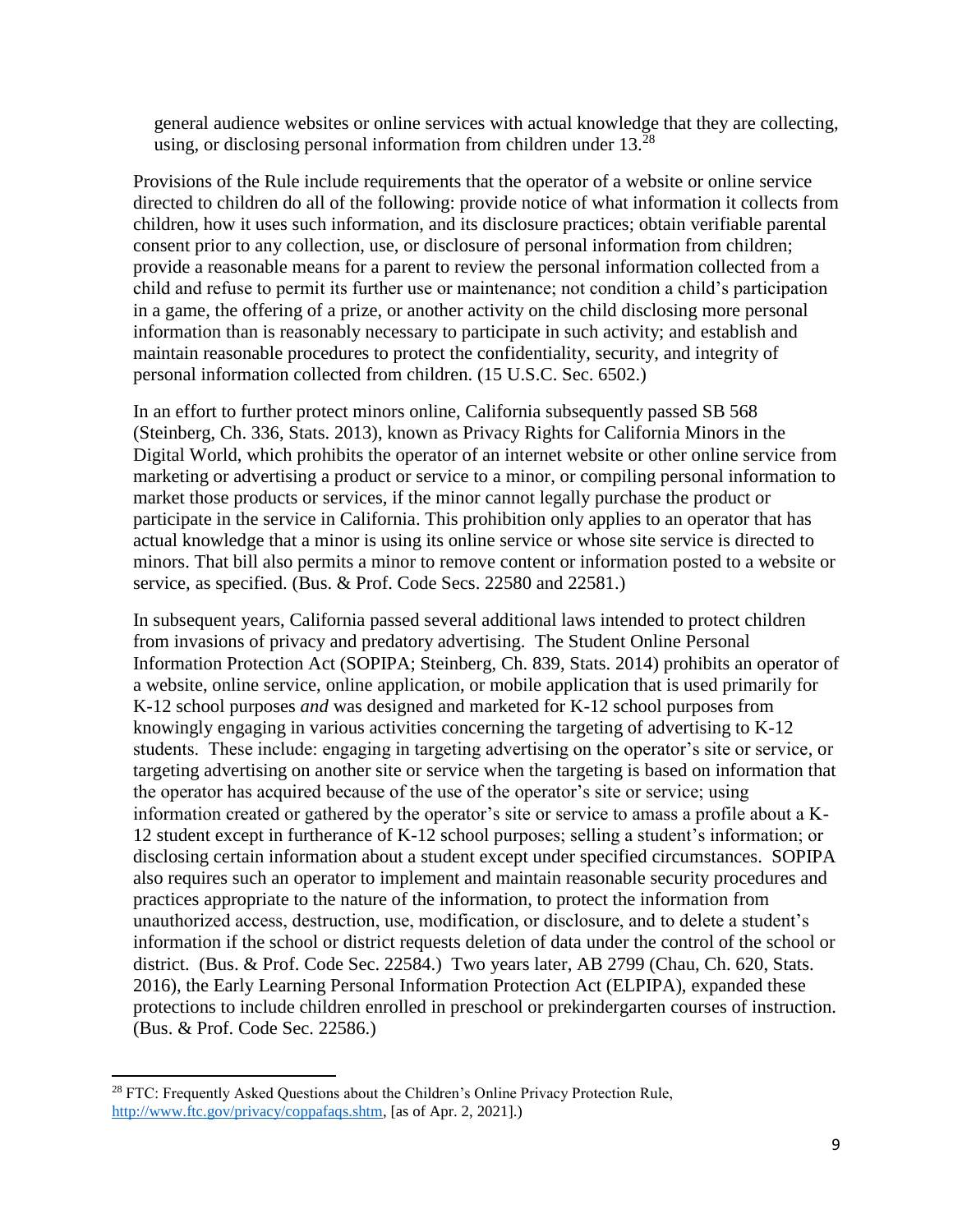In 2018, the California Legislature passed AB 375 (Chau, Ch. 55, Stats. 2018), the California Consumer Privacy Act of 2018, which provides various rights to consumers related to the sale of their personal information along with certain more robust protections for protecting the personal information of children. (Civ. Code Sec. 1798.100, et seq.)The CCPA prohibits any business, as defined, from selling the personal information of minors 16 years of age and under without prior affirmative consent to the sale of the information. For minors between the ages of 13 and 16, the minor can independently opt-in to the sale of their personal information under CCPA, whereas minors under 13 years of age require the consent of a parent or guardian to opt-in to the sale of the minor's information. (Civ. Code Sec. 1798.120.)

Notably, SB 568 (Steinberg, 2013) faced some opposition due to the bill's limitation that a website must be directed to minors for the provisions of the bill to apply. SB 568 provided that a site or service is "directed to minors" if it is "created for the purpose of reaching an audience that is *predominantly* composed of minors, *and* is not intended for a more general audience comprised of adults." (Emphasis added.) The definition adds that a site or service would not be deemed to be "directed at minors" merely because it contained links to sites or services that were directed to minors. Similarly, SOPIPA and ELPIPA apply only if the operator of the website or service has *actual knowledge* that the site or service is used *primarily* for K-12 or preschool/pre-K purposes, respectively, *and* if the site or service was designed and marketed for K-12 or preschool/pre-K purposes.

Because of the way social media platforms in particular collect, use, and sell data, the passage of COPPA, SB 568, CCPA, and similar laws have resulted in many social media platforms prohibiting children under 13 years of age from creating profiles or otherwise joining those platforms. Facebook and Instagram, for example, both require that a user be at least 13 years of age before registering for an account. While Facebook contends that users frequently lie about their ages and are removed if discovered, however, internal research from Facebook seems to indicate passive knowledge that a substantial contingent of users are under the required age. According Francis Haugen's congressional testimony

There are reports within Facebook that show cohort analyses where they examine at what ages do people join Facebook and Instagram. […] When Facebook does cohort analyses and looks back retrospectively, it discovers things like up to 10-15% of even 10 year olds in a given cohort may be on Facebook or Instagram. […] I want to emphasize how vital it is that Facebook should have to publish the mechanisms by which it tries to detect these children because they are on the platform in far greater numbers than anyone is aware. […] I am aware that Facebook is doing research on children under the age of 13  $[1, 29]$ 

In addition, despite nominal prohibitions on their use of these platforms, Facebook allegedly actively markets to children under the age of 13, either to engage with these platforms or other platforms designed to acclimate young children to social media. Haugen testified:

Facebook's internal documents talk about the importance of getting younger users, for example, tweens, onto Instagram, like Instagram Kids, because they know that children bring their parents online and things like that. And so they understand the value of younger users for the long term success of Facebook. […] Facebook actively markets to children or

 $\overline{\phantom{a}}$ 

<sup>29</sup> *Supra*, fn. 14.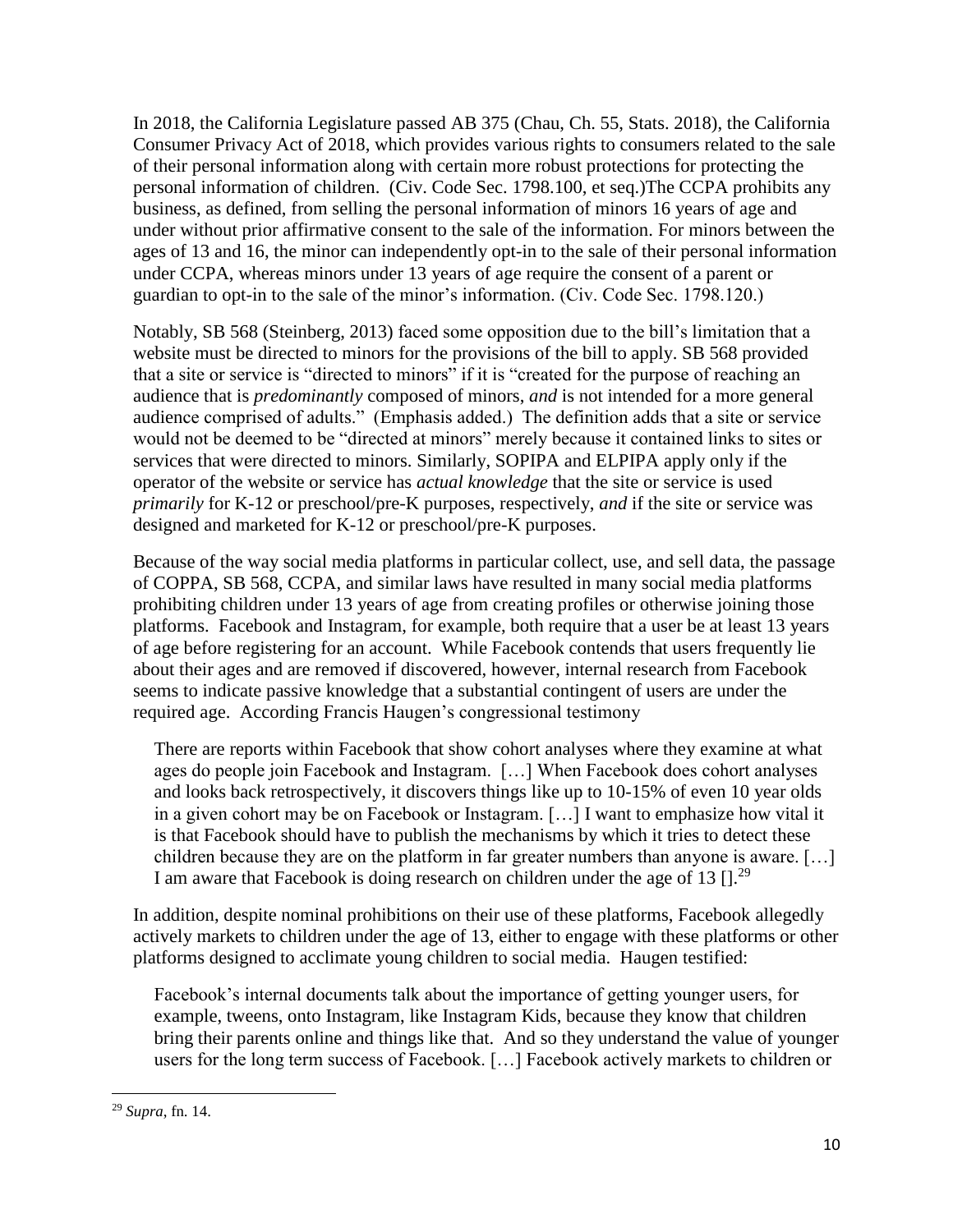markets to children under the age of 18 to get on Instagram and definitely targets children as young as eight to be on Messenger Kids.<sup>30</sup>

Still, legally speaking, it is difficult to hold such actors to account under existing law. COPPA does not apply if the website or service is considered to be targeted to a general audience, and SOPIPA and ELPIPA's actual knowledge requirements leave significant space for plausible deniability, so long as the age of users has not been specifically verified.

### IV. **Addressing the Harms of Online Media Faced by Children**

In his testimony before the United States Senate Committee on Finance, Surgeon General Murthy argued that the first steps to mitigating the harms facing children online must be both proactive and post-hoc, including contemplating effects on children in the design of online media and rigorously investigating the real effects on public health after the fact. As Dr. Murthy described:

[W]e need to better understand the impact that technology and social media has on mental health. At a minimum, if technology companies are going to continue to conduct a massive, national experiment on our kids, then public health experts and the public at large must be the ones to analyze the data, to draw the conclusions, and draft the recommendations – not the companies alone. That's how we give parents and caregivers the ability to make informed choices about their kids' use of technology. We should also act to ensure that these platforms are built to help and not harm the mental health of our youth, and are designed in an age appropriate way, with the health and wellbeing of all users, especially younger users, coming before profit and scale. $31$ 

These sentiments were further elaborated by President Biden in his March 1, 2022 State of the Union address, in which he argued:

[W]e must hold social media platforms accountable for the national experiment they're conducting on our children for profit. It's time to strengthen privacy protections, ban targeted advertising to children, demand tech companies stop collecting personal data on our children.<sup>32</sup>

In pursuit of these objectives, several bills have been proposed in Congress seeking to strengthen protections for the privacy and safety of children online. Approaches proposed at the federal level include: banning and regulating "damaging design features, harmful content, and manipulative marketing" including certain targeted advertising activities; prohibiting targeted marketing directed at children under the age of 13; expanding the age range for which collecting personal information requires parental consent under COPPA; requiring operators to allow parents and minors to erase personal information; requiring operators to assess the impacts of design choices on children prior to deploying features; expanding or funding the development of educational curricula pertaining to skills and competencies essential to

 $\overline{a}$ <sup>30</sup> *Ibid.*

<sup>31</sup> *Supra*, fn. 1.

<sup>&</sup>lt;sup>32</sup> Joseph Biden, 2022 State of the Union Address, Mar. 1, 2022, [https://www.whitehouse.gov/briefing](https://www.whitehouse.gov/briefing-room/speeches-remarks/2022/03/01/remarks-of-president-joe-biden-state-of-the-union-address-as-delivered/)[room/speeches-remarks/2022/03/01/remarks-of-president-joe-biden-state-of-the-union-address-as-delivered/.](https://www.whitehouse.gov/briefing-room/speeches-remarks/2022/03/01/remarks-of-president-joe-biden-state-of-the-union-address-as-delivered/)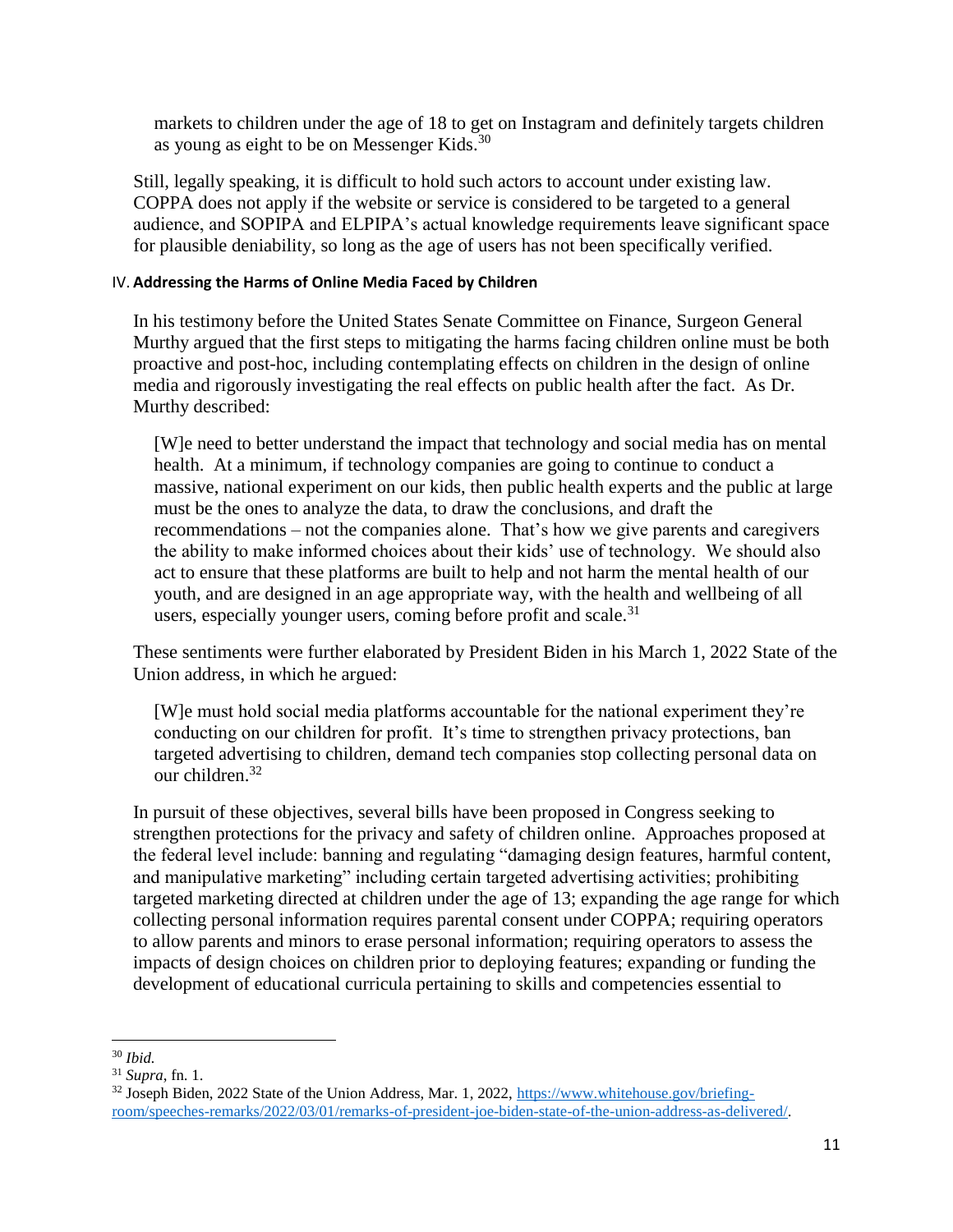healthy engagement with online media; and prohibiting the use of a student's personal information for the development of commercial products without parental consent.

At the state level, the political appetite for addressing the foremost concerns facing children online is similarly strong, yet California has seen only incremental success at implementing guardrails to protect from online harms. In part, this inaction is a product of the complexity of the issue and the elusiveness of simple solutions, but many conceivable solutions at the state level are also constrained by federal laws that generally limit state authority.

Section 230 of the federal Communications Decency Act of 1996 (CDA), for instance, provides that "[n]o provider or user of an interactive computer service shall be treated as the publisher or speaker of any information provided by another information content provider," and affords broad protection from civil liability for the good faith content moderation decisions of interactive computer services.  $(47 \text{ U.S.C.} \text{ Sec. } 230 \text{ (c)}(1) \text{ and } (2)$ . Though Section 230 was originally passed in response to judicial inconsistency with respect to the liability of internet service providers (ISPs) under statutes pertaining to "publishers" of content created by others, it has since been interpreted to confer operators of social media platforms and other online services with broad immunity from liability for content posted on their platforms by others.

Section 230 also indicates that "[n]othing in this section shall be construed to prevent any State from enforcing any State law that is consistent with this section," but further provides that "[n]o cause of action may be brought and no liability may be imposed under any State or local law that is inconsistent with this section." (47 U.S.C. Sec. 230(e)(3).) The latter provision has generally been interpreted to expressly preempt any state law that has the effect of treating a social media or other online platform as the publisher of information posted by other users, including prescriptive requirements relating to content moderation. This is consistent with the law's original intent, which was to ensure that internet platforms facilitating the sharing of content can do so without considerable risk of liability in the event that content is not meticulously policed. As the Electronic Frontier Foundation points out in an issue brief relating to Section 230 protections:

Given the sheer size of user-generated websites (for example, Facebook alone has more than 1 billion users, and YouTube users upload 100 hours of video every minute), it would be infeasible for online intermediaries to prevent objectionable content from cropping up on their site. Rather than face potential liability for their users' actions, most would likely not host any user content at all or would need to protect themselves by being actively engaged in censoring what we say, what we see, and what we do online.  $33$ 

A side effect of this broad indemnification, however, is that state-level efforts to address harms related to the content on online platforms have often been frustrated by issues of federal preemption. Absent federal action to modify or qualify Section 230 protections, the slate of available regulatory solutions for threats to the safety and wellbeing of children online is limited to those which do not rely on operators of online services policing user-generated content, a significant component of some of the most commonly-used online services. It

 $\overline{a}$ 

<sup>33</sup> "CDA 230: The most important law protecting internet speech," *Electronic Frontier Foundation*, [https://www.eff.org/issues/cda230,](https://www.eff.org/issues/cda230) [as of Apr. 4, 2021].